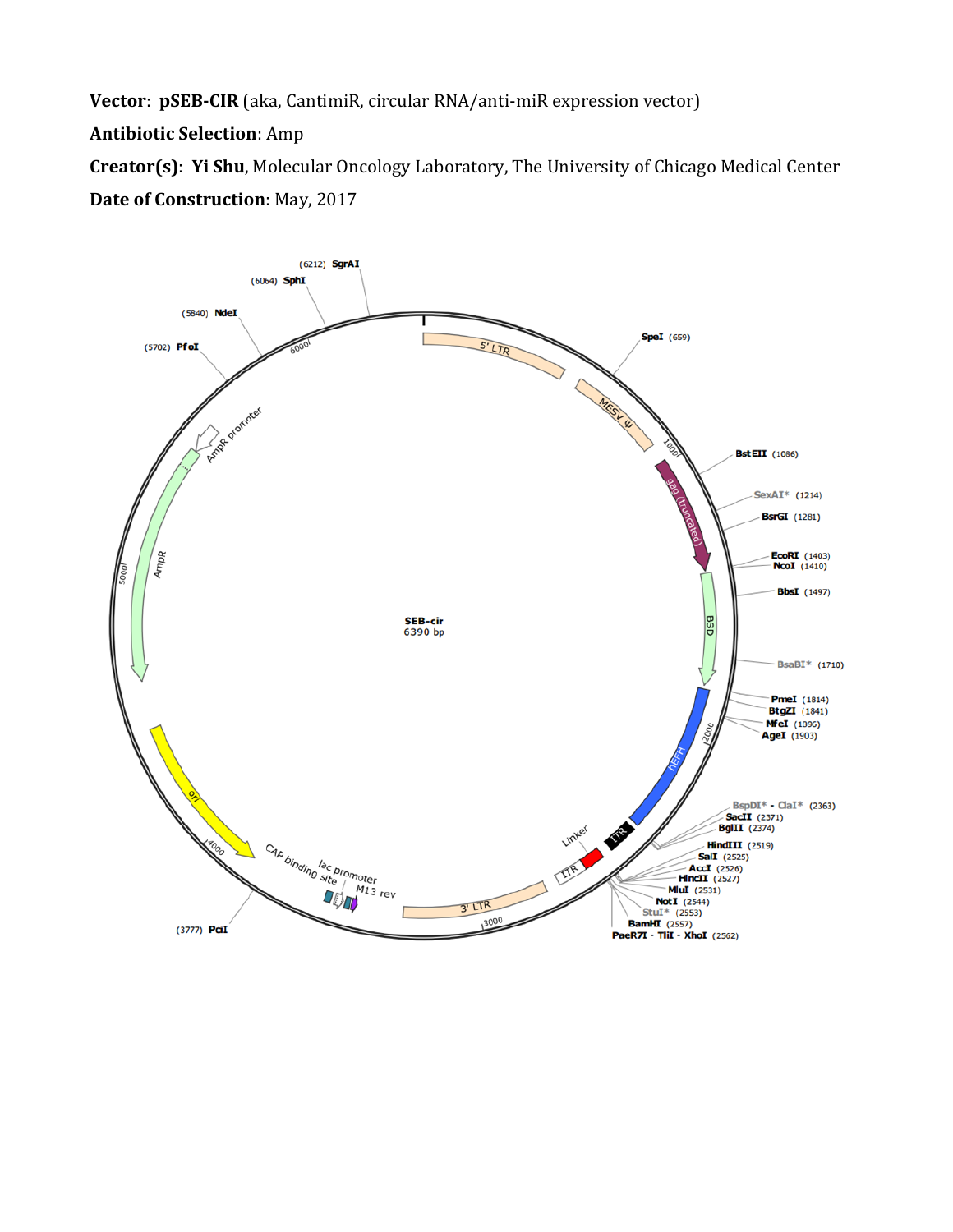## **pSEB-CIR Full-length Sequence**

TGAAAGACCCCACCTGTAGGTTTGGCAAGCTAGCTTAAGTAACGCCATTTTGCAAGGCATGGAAAATACATAACTGAGAATAGAGAAGTTA GATCAAGGTTAGGAACAGAGAGACAGCAGAATATGGGCCAAACAGGATATCTGTGGTAAGCAGTTCCTCCCCGGCTCAGGGCCAAGAACAG ATGGTCCCCAGATGCGGTCCCGCCCTCAGCAGTTTCTAGAGAACCATCAGATGTTTCCAGGGTGCCCCAAGGACCTGAAATGACCCTGTGC CTTATTTGAACTAACCAATCAGTTCGCTTCTCGCTTCTGTTCGCGCGCTTCTGCTCCCCGAGCTCAATAAAAGAGCCCACAACCCCTCACT CGGCGCGCCAGTCCTCCGATAGACTGCGTCGCCCGGGTACCCGTATTCCCAATAAAGCCTCTTGCTGTTTGCATCCGAATCGTGGACTCGC TGATCCTTGGGAGGGTCTCCTCAGATTGATTGACTGCCCACCTCGGGGGTCTTTCATTTGGAGGTTCCACCGAGATTTGGAGACCCCTGCC CAGGGACCACCGACCCCCCCGCCGGGAGGTAAGCTGGCCAGCGGTCGTTTCGTGTCTGTCTCTGTCTTTGTGCGTGTTTGTGCCGGCATCT AATGTTTGCGCCTGCGTCTGTACTAGTTAGCTAACTAGCTCTGTATCTGGCGGACCCGTGGTGGAACTGACGAGTTCTGAACACCCGGCCG CAACCCTGGGAGACGTCCCAGGGACTTTGGGGGCCGTTTTTGTGGCCCGACCTGAGGAAGGGAGTCGATGTGGAATCCGACCCCGTCAGGA TATGTGGTTCTGGTAGGAGACGAGAACCTAAAACAGTTCCCGCCTCCGTCTGAATTTTTGCTTTCGGTTTGGAACCGAAGCCGCGCGTCTT GTCTGCTGCAGCGCTGCAGCATCGTTCTGTGTTGTCTCTGTCTGACTGTGTTTCTGTATTTGTCTGAAAATTAGGGCCAGACTGTTACCAC TCCCTTAAGTTTGACCTTAGGTCACTGGAAAGATGTCGAGCGGATCGCTCACAACCAGTCGGTAGATGTCAAGAAGAGACGTTGGGTTACC TTCTGCTCTGCAGAATGGCCAACCTTTAACGTCGGATGGCCGCGAGACGGCACCTTTAACCGAGACCTCATCACCCAGGTTAAGATCAAGG TCTTTTCACCTGGCCCGCATGGACACCCAGACCAGGTCCCCTACATCGTGACCTGGGAAGCCTTGGCTTTTGACCCCCCTCCCTGGGTCAA GCCCTTTGTACACCCTAAGCCTCCGCCTCCTCTTCCTCCATCCGCCCCGTCTCTCCCCCTTGAACCTCCTCGTTCGACCCCGCCTCGATCC TCCCTTTATCCAGCCCTCACTCCTTCTCTAGGCGCCGGAATTCACCATGGCCAAGCCTTTGTCTCAAGAAGAATCCACCCTCATTGAAAGA GCAACGGCTACAATCAACAGCATCCCCATCTCTGAAGACTACAGCGTCGCCAGCGCAGCTCTCTCTAGCGACGGCCGCATCTTCACTGGTG TCAATGTATATCATTTTACTGGGGGACCTTGTGCAGAACTCGTGGTGCTGGGCACTGCTGCTGCTGCGGCAGCTGGCAACCTGACTTGTAT CGTCGCGATCGGAAATGAGAACAGGGGCATCTTGAGCCCCTGCGGACGGTGCCGACAGGTGCTTCTCGATCTGCATCCTGGGATCAAAGCC ATAGTGAAGGACAGTGATGGACAGCCGACGGCAGTTGGGATTCGTGAATTGCTGCCCTCTGGTTATGTGTGGGAGGGCtaagtttaaacat gcagCGCTCCGGTGCCCGTCAGTGGGCAGAGCGCACATCGCCCACAGTCCCCGAGAAGTTGGGGGGAGGGGTCGGCAATTGAACCGGTGCC TAGAGAAGGTGGCGCGGGGTAAACTGGGAAAGTGATGTCGTGTACTGGCTCCGCCTTTTTCCCGAGGGTGGGGGAGAACCGTATATAAGTG CAGTAGTCGCCGTGAACGTTCTTTTTCGCAACGGGTTTGCCGCCAGAACACAGCTGAAGCTAGCTTCGAGGGGCTCGCATCTCTCCTTCAC GCGCCCGCCGCCCTACCTGAGGCCGCCATCCACGCCGGTTGAGTCGCGTTCTGCCGCCTCCCGCCTGTGGTGCCTCCTGAACTGCGTCCGC CGTCTAGGTAAGTTTAAAGCTCAGGTCGAGACCGGGCCTTTGTCCGGCGCTCCCTTGGAGCCTACCTAGACTCAGCCGGCTCTCCACGCTT TGCCTGACCCTGCTTGCTCAACTCTACGTCTTTGTTTCGTTTTCTGTTCTGCGCCGTTACAGATCCAAGCTGTGACCGGCGCCTACatcga tccgcggAgatctcagtatgaaattacagtgtcgcgagttagactatgtaagcagaattttaatcatttttaaagagcccagtacttcata tccatttctcccgctccttctgcagcctTCCTGACATTTTTTTTTCTTCCATTTCAGCAGGaagcttgtcgacacgcgtagtactgcggcc gcaggcctggatcctcgagAAGGTGAGTCACTAACAAATTTTGTCGGAaggctgcagaaggagcgggagaaatggatatgaagtactgggc tctttaaaaatgattaaaattctgcttacatagtctaactcgcgacactgtaatttcatactggattaaCGATAAAATAAAAGATTTTATT TAGTCTCCAGAAAAAGGGGGGAATGAAAGACCCCACCTGTAGGTTTGGCAAGCTAGCTTAAGTAACGCCATTTTGCAAGGCATGGAAAATA CATAACTGAGAATAGAGAAGTTCAGATCAAGGTTAGGAACAGAGAGACAGCAGAATATGGGCCAAACAGGATATCTGTGGTAAGCAGTTCC TGCCCCGGCTCAGGGCCAAGAACAGATGGTCCCCAGATGCGGTCCCGCCCTCAGCAGTTTCTAGAGAACCATCAGATGTTTCCAGGGTGCC CCAAGGACCTGAAATGACCCTGTGCCTTATTTGAACTAACCAATCAGTTCGCTTCTCGCTTCTGTTCGCGCGCTTCTGCTCCCCGAGCTCA ATAAAAGAGCCCACAACCCCTCACTCGGCGCGCCAGTCCTCCGATAGACTGCGTCGCCCGGGTACCCGTGTATCCAATAAACCCTCTTGCA GTTGCATCCGACTTGTGGTCTCGCTGTTCCTTGGGAGGGTCTCCTCTGAGTGATTGACTACCCGTCAGCGGGGGTCTTTCATGGGTAACAG TTTCTTGAAGTTGGAGAACAACATTCTGAGGGTAGGAGTCGAATATTAAGTAATCCTGACTCAATTAGCCACTGTTTTGAATCCACATACT CCAATACTCCTGAAATAGTTCATTATGGACAGCGCAGAAGAGCTGGGGAGAATTAATTCGTAATCATGGTCATAGCTGTTTCCTGTGTGAA ATTGTTATCCGCTCACAATTCCACACAACATACGAGCCGGAAGCATAAAGTGTAAAGCCTGGGGTGCCTAATGAGTGAGCTAACTCACATT AATTGCGTTGCGCTCACTGCCCGCTTTCCAGTCGGGAAACCTGTCGTGCCAGCTGCATTAATGAATCGGCCAACGCGCGGGGAGAGGCGGT TTGCGTATTGGGCGCTCTTCCGCTTCCTCGCTCACTGACTCGCTGCGCTCGGTCGTTCGGCTGCGGCGAGCGGTATCAGCTCACTCAAAGG CGGTAATACGGTTATCCACAGAATCAGGGGATAACGCAGGAAAGAACATGTGAGCAAAAGGCCAGCAAAAGGCCAGGAACCGTAAAAAGGC CGCGTTGCTGGCGTTTTTCCATAGGCTCCGCCCCCCTGACGAGCATCACAAAAATCGACGCTCAAGTCAGAGGTGGCGAAACCCGACAGGA CTATAAAGATACCAGGCGTTTCCCCCTGGAAGCTCCCTCGTGCGCTCTCCTGTTCCGACCCTGCCGCTTACCGGATACCTGTCCGCCTTTC TCCCTTCGGGAAGCGTGGCGCTTTCTCATAGCTCACGCTGTAGGTATCTCAGTTCGGTGTAGGTCGTTCGCTCCAAGCTGGGCTGTGTGCA CGAACCCCCCGTTCAGCCCGACCGCTGCGCCTTATCCGGTAACTATCGTCTTGAGTCCAACCCGGTAAGACACGACTTATCGCCACTGGCA GCAGCCACTGGTAACAGGATTAGCAGAGCGAGGTATGTAGGCGGTGCTACAGAGTTCTTGAAGTGGTGGCCTAACTACGGCACACTAGAAG GACAGTATTTGGTATCTGCGCTCTGCTGAAGCCAGTTACCTTCGGAAAAAGAGTTGGTAGCTCTTGATCCGGCAAACAAACCACCGCTGGT AGCGGTGGTTTTTTTGTTTGCAAGCAGCAGATTACGCGCAGAAAAAAAGGATCTCAAGAAGATCCTTTGATCTTTTCTACGGGGTCTGACG CTCAGTGGAACGAAAACTCACGTTAAGGGATTTTGGTCATGAGATTATCAAAAAGGATCTTCACCTAGATCCTTTTAAATTAAAAATGAAG TTTTAAATCAATCTAAAGTATATATGAGTAAACTTGGTCTGACAGTTACCAATGCTTAATCAGTGAGGCACCTATCTCAGCGATCTGTCTA TTTCGTTCATCCATAGTTGCCTGACTCCCCGTCGTGTAGATAACTACGATACGGGAGGGCTTACCATCTGGCCCCAGTGCTGCAATGATAC CGCGAGACCCACGCTCACCGGCTCCAGATTTATCAGCAATAAACCAGCCAGCCGGAAGGGCCGAGCGCAGAAGTGGTCCTGCAACTTTATC